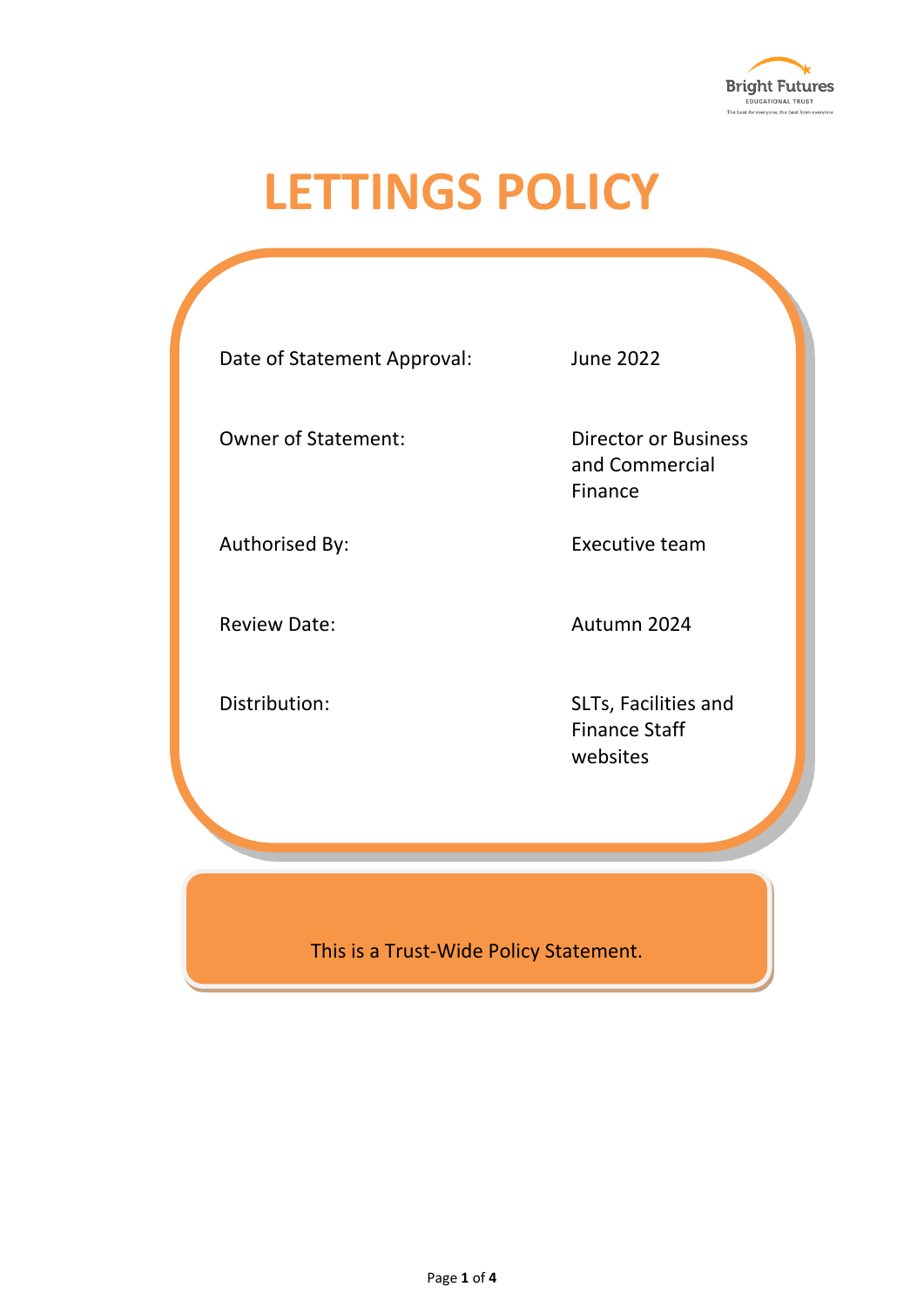

## **Vision**

Bright Futures Educational Trust's vision is The best *for* everyone the best *from* everyone. Having a robust, well implemented and maintained statement regarding lettings is an integral part of achieving this vision and ensuring the safety of our pupils, staff and visitors.

## **Definition**

A letting is defined as 'any use of school buildings and grounds by parties other than the school'. This includes subsidised use of premises or where there is no charge.

#### **Rationale**

Schools should only engage in lettings where there is a clear beneficial output. It is recognised that, in most circumstances, the benefit will be financial. However, there may also be non-profit making events which provide a tangible educational benefit or align with the Trust's vision and ethos of community.

#### **Aims**

We aim to:

- ➢ Make sure the school's premises and facilities can be used, where appropriate, to support community or commercial organisations
- $\triangleright$  Allow the hiring of the premises without using the school's budget to subsidise this
- $\triangleright$  Charge for the use of the premises to cover the costs of hire, and where appropriate, raise additional funds for the school
- ➢ Not let any hiring out of the premises interfere with the school's primary purpose of providing education to its pupils

## **Guidelines**

Schools' lettings should be carried out in accordance with the following guidelines:

- 1. Schools should try to ensure that lettings are profitable, with the proviso that Principals/Heads may agree to run an event at a loss where there is a clear and tangible benefit to the school and/or the community it serves.
- 2. Schools should seek to maximise revenue through lettings wherever possible.
- 3. All lettings will be in line with each school's matrix of charges as determined by Central Finance. Prices will be set appropriately for the locality, space utilised, cost considerations and in line with local competition. These charges should be reviewed and updated accordingly each academic year by the Central Finance Team to ensure Financial Viability after taking costs into consideration. Schools must not set their own pricing.
- 4. An annual outturn statement will be produced by Central Finance clearly showing the income and expenditure from lettings.
- 5. Term time lettings should be carried out, wherever possible, within the standard hours of occupancy which are: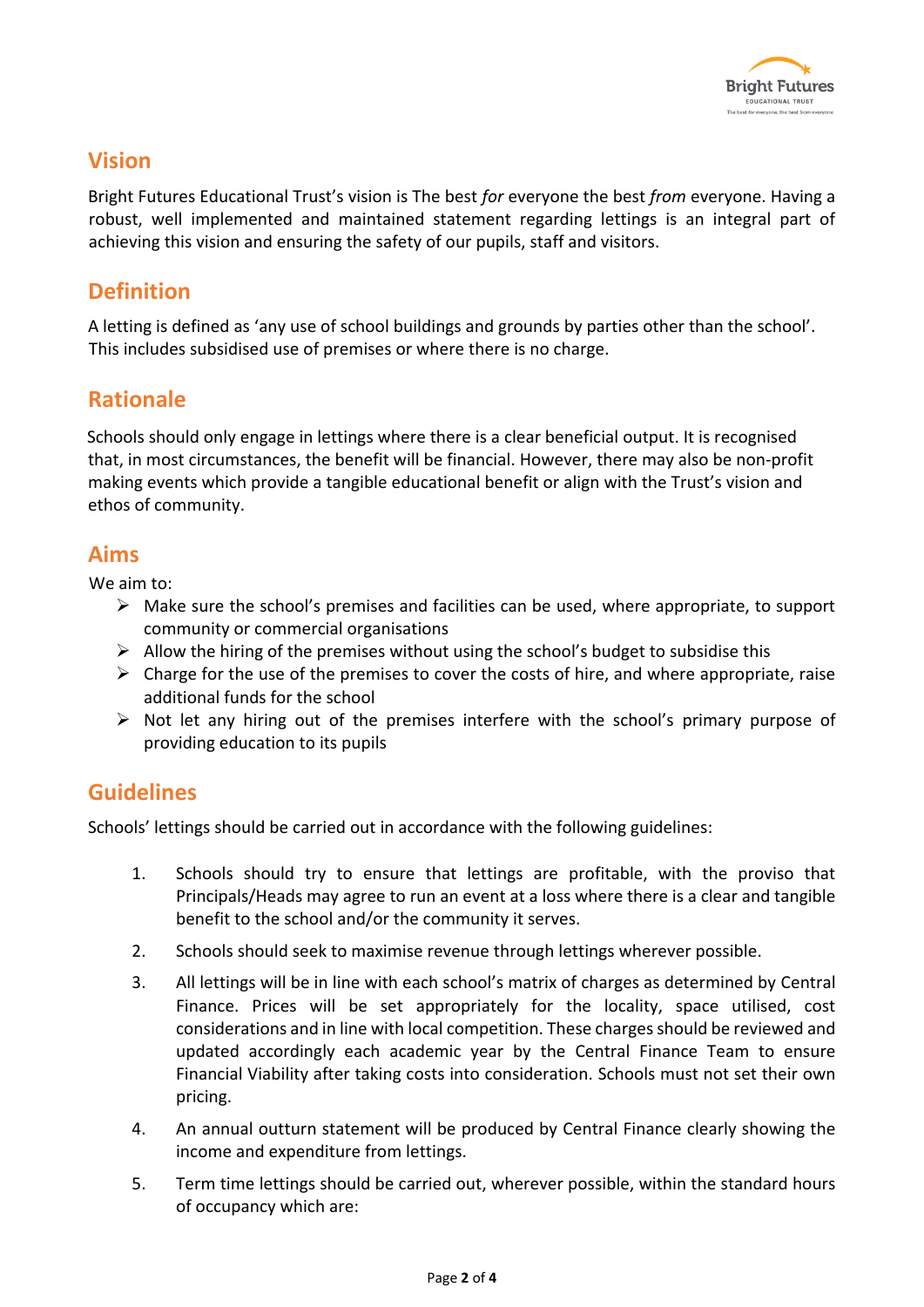

- a. 6:00 a.m. 8:00 p.m. for Cedar Mount Academy, Melland High School, and South Shore Academy.
- b. 7:00 a.m. 8:30 p.m. for Altrincham Grammar School for Girls.
- c. 6:30 a.m. 6:30 p.m. for Stanley Grove Primary Academy, Rushbrook Primary Academy and Marton Primary Academy.
- d. 6:15 a.m. 6:00 p.m. for Acre Hall Primary School
- e. 6:30 a.m. 6:00 p.m. for Barton Clough Primary School
- f. 7:00 a.m. 5:00 p.m. for Elmridge Primary School
- g. 7:00 a.m. 7:00 p.m. for Lime Tree Primary Academy.
- h. 6:30 a.m. 6:15 p.m. for The Orchards.
- i. Weekend opening hours will vary for different schools and will be as agreed with the Principal and the School's Site Manager.
- 6. Any variation to the standard term time opening hours as above should be in consultation with the Principal and the School's Site Manager.
- 7. Schools will be closed from the last public working day before Christmas until the first public working day in the New Year, unless specifically approved by the School's Site Manager, in consultation with the Principal.
- 8. Standard hours of opening to be reduced during other holiday periods in line with local requirements and as agreed by the Principal and the School's Site Manager.
- 9. Schools to be closed over the weekend during the Easter and summer holiday periods.
- 10. Any variances to any of the above must be approved by the School's Site Manager in consultation with the Principal.
- 11. Where Schools are letting their facilities/premises to organisations or individuals they should ensure that appropriate arrangements are in place to keep children safe (see Safeguarding below)
- 12. Where the School is letting their facilities/premises to organisations or individuals for activities for 'Junior Groups' (U18's), they should seek assurance that the body concerned has appropriate safeguarding and child protection policies and procedures in place.
- 13. Where Schools are letting their facilities/premises to organisations or individuals, they should ensure the body concerned has appropriate public liability insurance in place.

# **Safeguarding**

The Trust is dedicated to always ensuring the safeguarding of its pupils and all young people. It is a requirement of hire that the hirer's abide by the school's requirements in respect of safeguarding. Any failure from the hirer in this respect will result in the hirer being terminated.

It is the responsibility of the hirers to ensure safeguarding measures are in place while hiring out of any space/area at the schools.